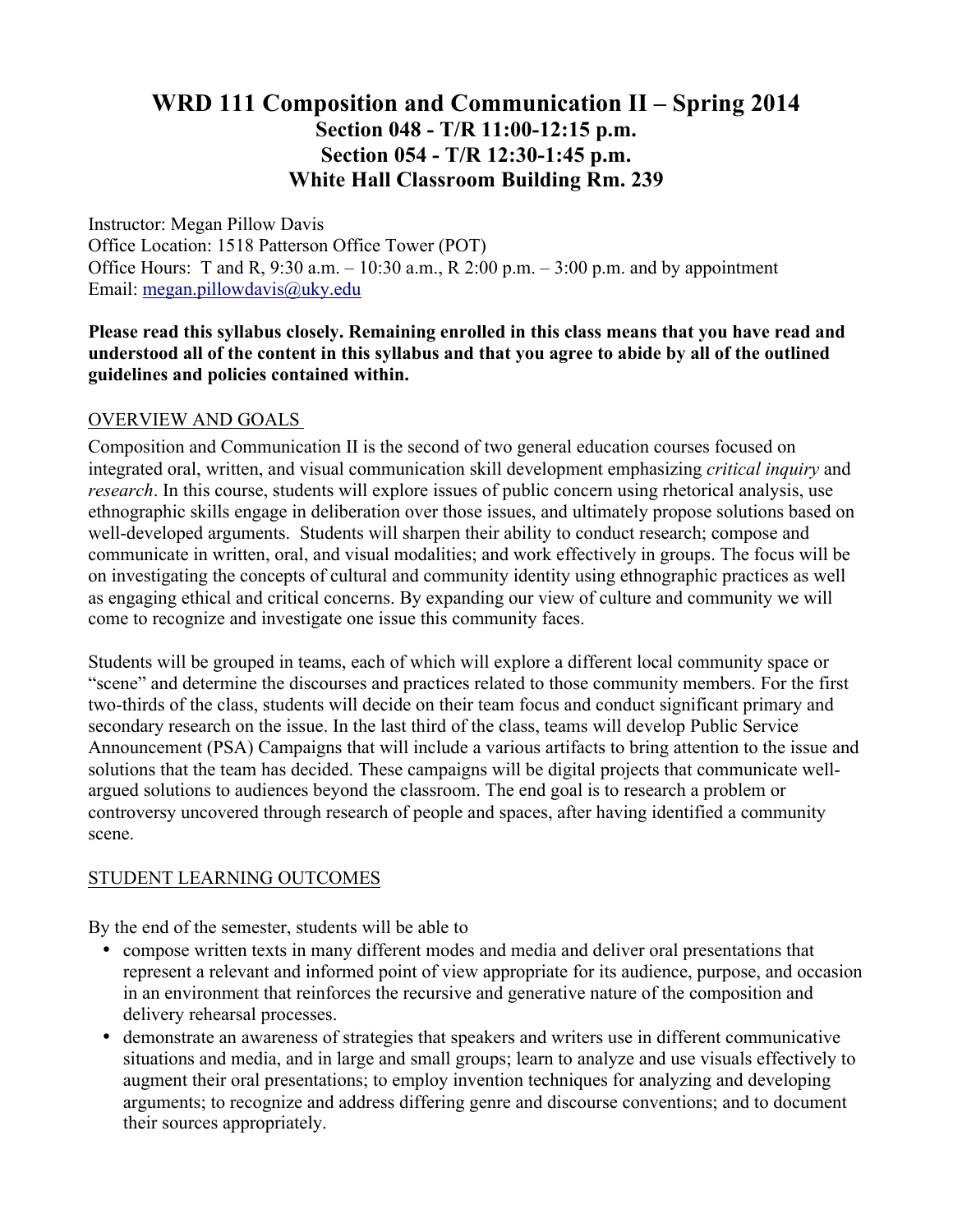- find, analyze, evaluate, and properly cite pertinent primary and secondary sources, using relevant discovery tools, as part of the process of speech preparation and writing process.
- develop flexible and effective strategies for organizing, revising, editing, proofreading, and practicing/rehearsing to improve the development of their ideas and the appropriateness of their expression.
- collaborate with peers, the instructor, and librarians to define revision strategies for their essays and speeches, to set goals for improving them, and to devise effective plans for achieving those goals.
- engage in a range of small group activities that allow them to explore and express their experiences and perspectives on issues under discussion.

## REQUIRED MATERIALS

- Lunsford, Andrea A. and John J. Ruszkiewicz. *Everything's an Argument*, 6<sup>th</sup> ed. Boston: Bedford/St. Martin's, 2010.
- *Pocket Style Manual: University of Kentucky Edition* and *Pocket Guide to Public Speaking*  (Note: these will be bundled together at the UK Bookstore.)
- *The Engaged Citizen*
- Access to a digital camera (cameras that are part of a smart phone and/or a tablet are fine)
- Active library account
- UK email address
- Blackboard (Bb) access

Other content/readings will be made available through Blackboard.

# COURSE POLICIES

# **On-Time Attendance and Participation**

Since discussion will be an integral part of the course, you must be prepared for class, on time, and you must offer productive comments based on the assigned readings. Preparation involves not only reading but also making notes about the reading so that you are prepared to discuss issues in-depth. Please expect regular reading quizzes – they will be a routine way to reflect on the previous night's reading and a way to help prepare you for class discussion.

You can accrue two unexcused absences without penalty on a T/R schedule, but your final course grade will be reduced by a half letter grade for each unexcused absence thereafter. Be aware that you are responsible for making up any coursework missed when you miss a class. In addition, be aware that *any* absence will negatively impact your participation grade as you will not be in class to contribute. To receive an excused absence, you must provide official documentation; if for a sponsored University activity (such as intercollegiate athletics), documentation must be provided in advance. The University Senate and the Division of Writing, Rhetoric, and Digital Media set a limit on total absences—*both*  excused and unexcused—at  $1/5<sup>th</sup>$  of the total class meetings.

### **Please note: This means that, according to university and class policy, you will receive an E for the course on your 6th absence. THERE ARE ABSOLUTELY NO EXCEPTIONS TO THIS POLICY.**

If you are 15 minutes late to class, you will be marked absent for the day, unless otherwise decided on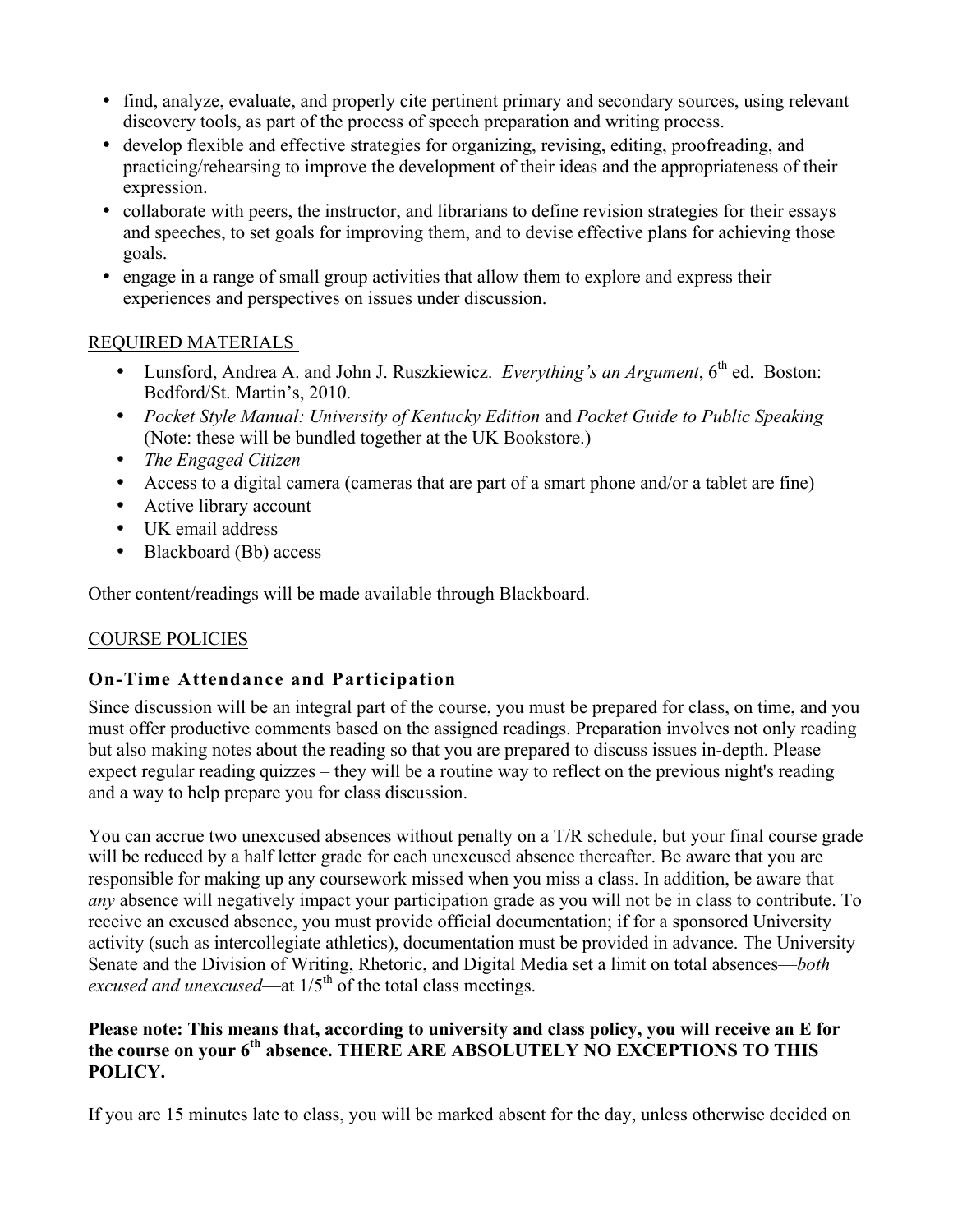by the instructor and student. If you will have a consistent problem making it to class on time, you will need to discuss this matter with me as soon as possible so that we can come up with alternatives. Being marked absent for a tardy will become an unexcused absence, weighing against your total number of unexcused absences, if you cannot provide proper documentation. If a quiz occurs, you can only make it up if you have a valid, documented excuse for your tardiness. So be prepared and on time!

One more note about attendance and participation: In this section of the class policies I also like to include what I expect from you in terms of our interactions as students and instructors. This is not a class you can miss and expect to pass. This is not a course that you can come unprepared and expect to pass. Attendance and participation are not only about your own well being and learning, but also a matter of ethos and being a citizen of the university and class community. It shows mutual respect to the instructor and your colleagues, not to mention to yourself. The policies above outline a basic and practical guide to what these mean to the functioning of the classroom, however, it means much more than simply attending and raising your hand once in a while. It means taking an active part in your learning. I will offer plenty of opportunities for you to participate through reading quizzes, group work, workshops, presentation responses, and class discussions. Please take note: I will be recording participation grades for you during every class session, so if you have a question about your participation at any time, I should be able to give you an accurate assessment of where you are performing well and where you can improve.

# **Office Hours and Instructor Communication**

I am here to help you succeed, not fail. Sometimes failure is part of this process, but most of the time I find that students rise to the challenges they face and overcome them in novel ways. I cannot help you all in the same way; you all have individual situations, and as a result, you will most certainly benefit from one-on-one discussion with me about your performance. To that end, I will hold regular office hours for you every week. These hours are not for me; they are for you. If you have any issues, concerns, or questions that need special attention, or if you just feel the need to make sure you are on track and we are both on the same page, please come see me. I strongly encourage you not to wait until there's a problem to come to see me. Often the best way to make sure you're staying on track is to check in with me on a regular basis so that you know your areas of strength and areas of needed improvement and can work to enhance both throughout the semester.

If you miss a class and want to know "Did I miss anything?", do not ask me to attempt to recreate for you in a conversation or via email what happened in class. That is impossible; what happens in the classroom can simply not be recreated. If you do miss a class, ask a classmate, do the work missed and move on. And do your best to make sure your absence is excused.

Email is my preferred method of communication. If you email me, I will respond by the next weekday (excluding holidays). Please be courteous and professional in your correspondence (use a subject heading, complete sentences, sign your name at the end, etc.) and in your expectation of a response (in other words, if you email me at 3 a.m., don't expect me to respond before class the next day) - this is good practice for the kind of communication you'll be expected to engage in the working world. Email will be the official way for me to relay something important to you. Please check your email at least once per day.

# **Grade Questions**

I will not discuss grades in any way through email – no exceptions. This is not only a policy of mine, but a university privacy issue and an issue of federal privacy policy (FERPA). I am happy to discuss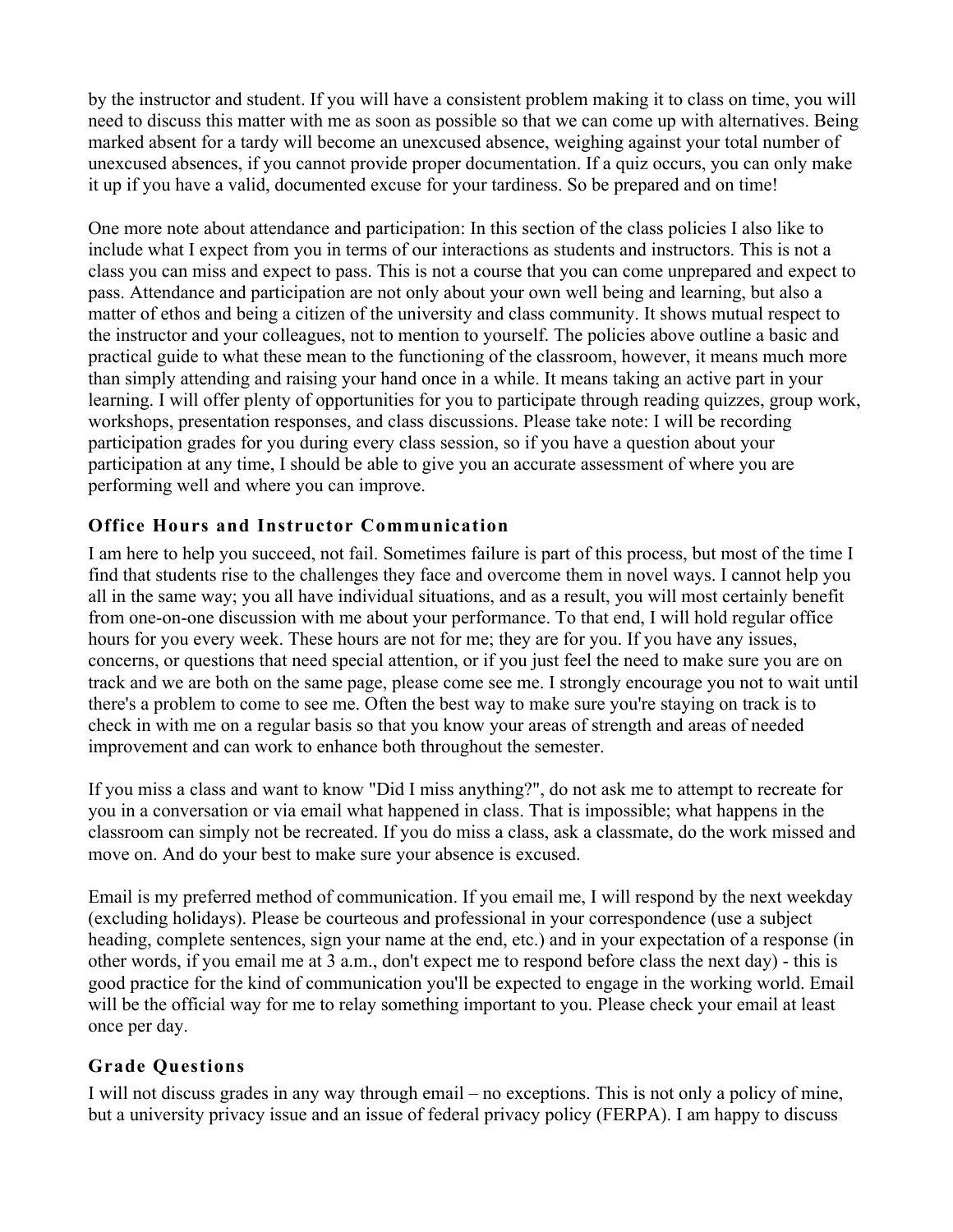grades, participation and performance at any time during the semester as long as the discussion is in person during office hours or by appointment. Please remember, however, that it is your job to monitor your grades, know your attendance, be aware of how much you feel you're engaging the class, and make this class your own. **There is no extra credit in this course**, but you will have ample time and opportunity for peer review, to create multiple drafts, and to revise your work.

**Please note:** if you have turned in any assignments late or have missed more than the three unexcused absences for the semester, you can be certain you will not receive an "A" for this class regardless of the quality of the work you have turned in. That should give you a good estimation of where you stand as the semester comes to a close. We will talk more about this (hopefully outside of class as well) as the semester goes on.

## **Late Assignments**

Your assignments for this course, including speeches, essays, journals, informal assignments, and anything else we may do are due on the dates indicated in the class outline below or as indicated in class. **Late assignments are not accepted.** You may request (in advance) one two-day extension of the due date on the final draft of a major written assignment (not drafts). Late assignments are not accepted unless a two-day extension has been requested and approved in advance of the deadline. If you are absent on a day when an assignment is due, your speech is scheduled, or an exam is given, you will be allowed to hand in or make-up that work *only* if the absence is officially excused.

# **Plagiarism**

Part II of Student Rights and Responsibilities states that all academic work, written or otherwise, submitted by students to their instructors or other academic supervisors, is expected to be the result of their own thought, research, or self–expression. See section 6.3.1 online at http://www.uky.edu/StudentAffairs/Code/Section%20VI.pdf.

In cases where students feel unsure about a question of plagiarism involving their work' they are obliged to consult their instructors on the matter before submission. When students submit work purporting to be their own, but which in any way borrows ideas, organization, wording or anything else from another source without appropriate acknowledgment of the fact, the students are guilty of plagiarism.

Plagiarism includes reproducing someone else's work, whether it be published article, chapter of a book, a paper from a friend or some file, or another source, including the Internet. Plagiarism also includes the practice of employing or allowing another person to alter or revise the work which a student submits as his/her own, whoever that other person may be. Plagiarism also includes using someone else's work during an oral presentation without properly citing that work in the form of an oral footnote.

Whenever you use outside sources or information, you must carefully acknowledge exactly what, where and how you have employed them. If the words of someone else are used, you must put quotation marks around the passage in question and add an appropriate indication of its origin. Plagiarism also includes making simple changes while leaving the organization, content and phrasing intact. However, nothing in these Rules shall apply to those ideas which are so generally and freely circulated as to be a part of the public domain.

You may discuss assignments among yourselves or with me or a tutor, but when the actual work is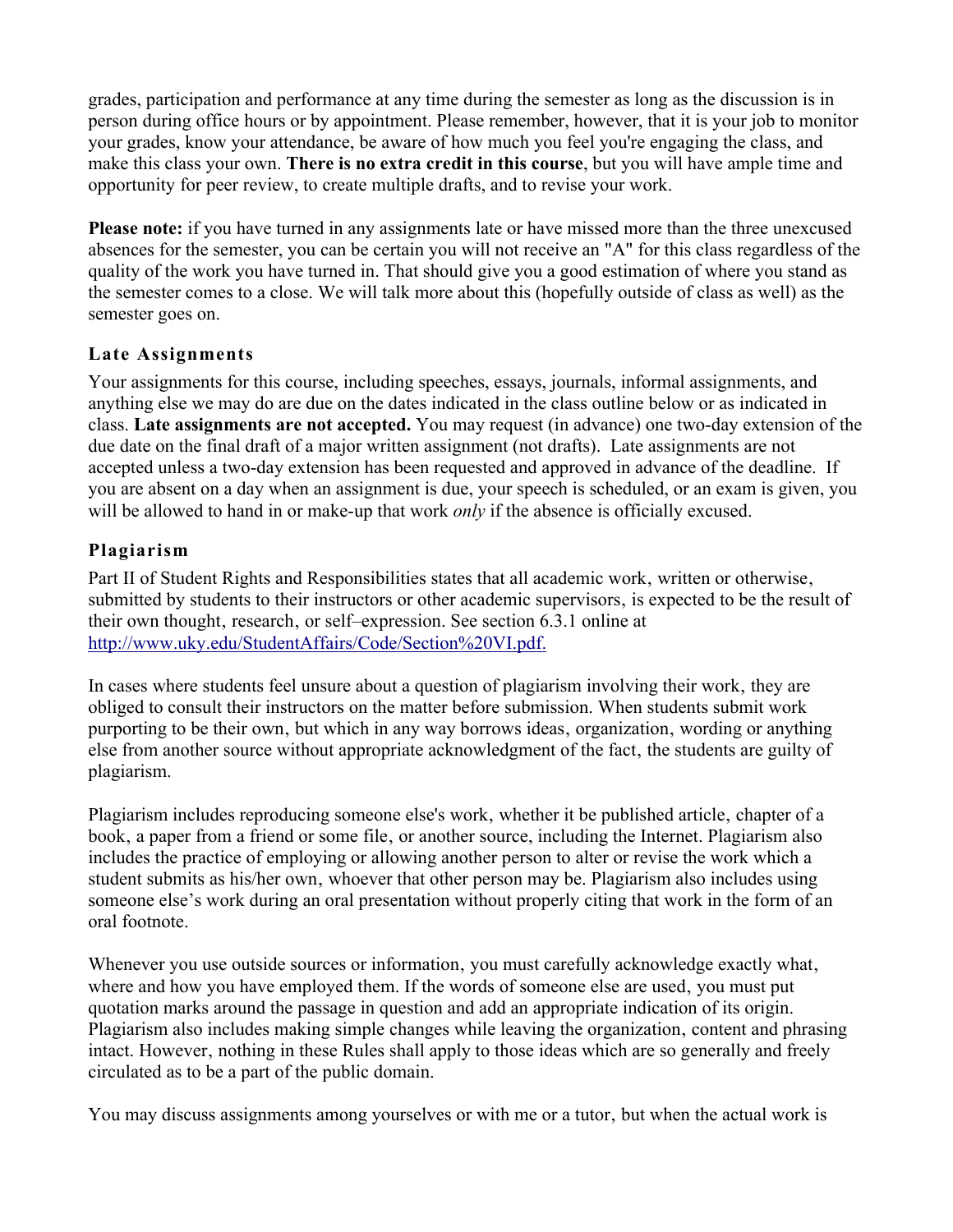done, it must be done by you, and you alone unless the assignment has been designed to be conducted with a partner or small group of classmates. All work submitted must be new, original work; you may not submit work you have produced for another purpose or class, including a previous CIS or WRD 110 course.

## **Class Conduct**

We will have fun and work hard this semester, and there will be a great deal of give and take in our discussions. But we will only have fun if you conduct yourself with respect for yourself and others. In general, I am asking you to attend to the following issues:

- 1) come to class prepared (do all reading and come prepared to discuss it; do all homework) and take pride in the work you do
- 2) offer support and encouragement to your classmates
- 3) listen to others carefully before offering your opinion
- 4) talk to me outside of class if anything that happens during class bothers you.

We all know we live in the real world, and I acknowledge that some of you, for family or work reasons, may have a need to keep your a cell phone on and available. Historically, however, cell phones and other technology have also been a tremendous distraction in the classroom, so I ask you to adhere to a few basic guidelines for all of your mobile devices, tablets and/or computers:

- All cell phones must be kept on silent or vibrate while in my classroom. Please explain to your friends and family that **under no circumstances will you be responding to texts during the hour and fifteen minutes that you are in my classroom**. If they need to speak with you urgently enough to interrupt my class, they need to call you. And if you do receive a phone call that you absolutely must take, leave the classroom to take it.
- All computers and tablets must be used expressly for class activities, note-taking, etc. Using your cell phone to take notes is not allowed. In other words, do not use any of your technology to surf the Internet, watch YouTube videos, use Facebook messaging and chat to talk to friends, etc. unless directed to do so.
- These guidelines are subject to change at any time. Any violation of these policies by any member of the class will cause me to reevaluate my classroom policy and may result not only in your individual loss of technology privileges, but also in loss of those privileges for the entire class.

Please also remember that, although you may consider them antiquated, a pen and paper are perfectly acceptable technological tools for taking notes in class.

As a general rule, please give your respect to the instructor, your classmates, and yourself by staying on task and by treating others the way you would like to be treated. Also, refrain from eating, sleeping, reading irrelevant materials, talking once class is in session unless asked to do so, and entering the classroom late or leaving early without permission. Engaging in such activities will have an adverse effect on your participation grade and, eventually, your final grade. But more than that, these guidelines will help you to take ownership of the class.

Students who engage in behavior so disruptive that it is impossible to conduct class may be directed to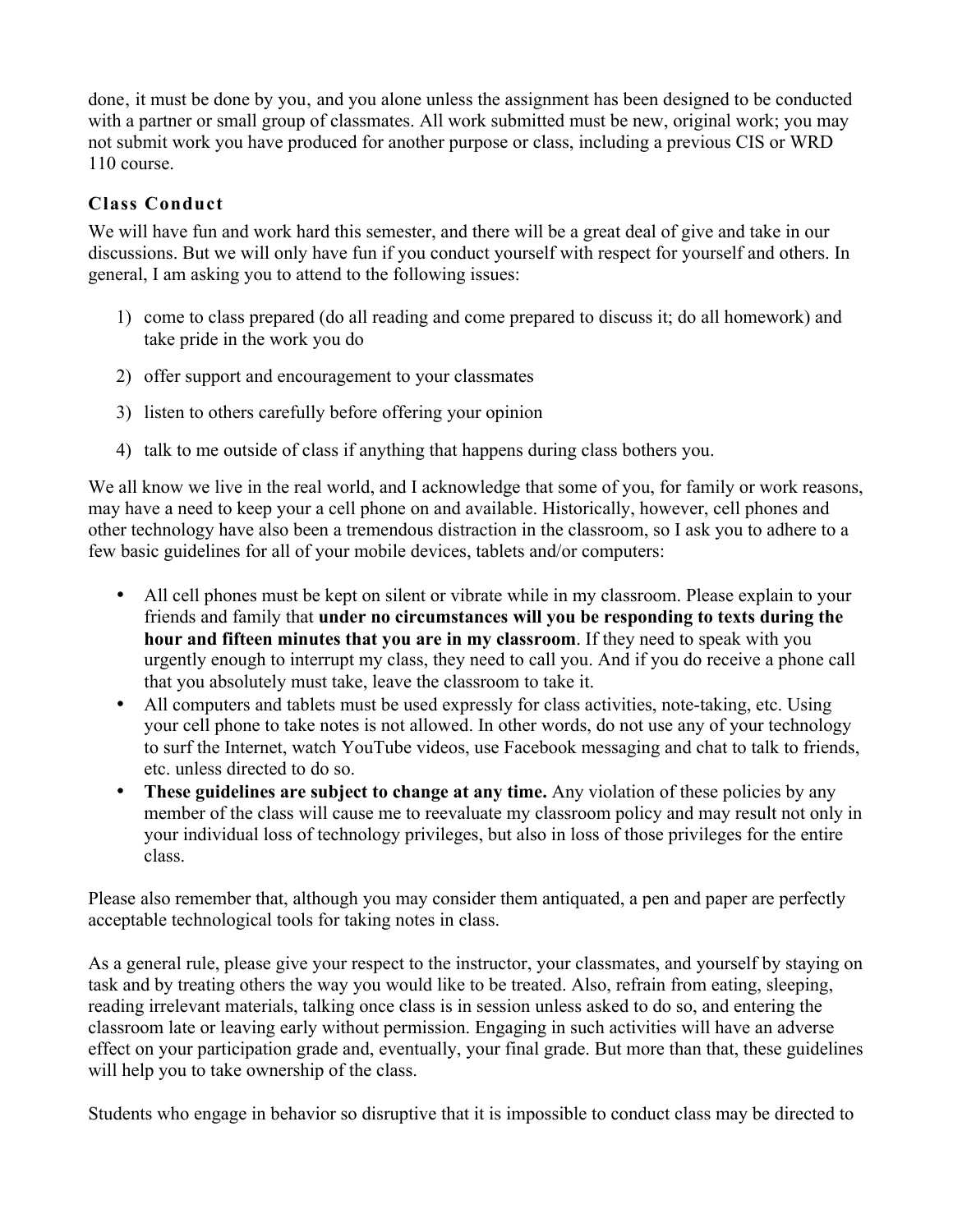leave for the remainder of the class period. See the UKY's Code of Student Conduct for further information on prohibited conduct: http://www.uky.edu/StudentAffairs/Code/part1.html

# **Peer Groups**

Because most writers, educators, and other professionals must learn to work collaboratively, you will collaborate—cheerfully—with your peers both in and out of class. I will ask you to form groups early in the semester. You will work with this group often in class as well. Treat everyone in this class as a valued colleague, and you will have few problems**. That means that you will honor all deadlines agreed to by your classmates as though I were the one who set them and in general be respectful.** Consequences for "slacking" may result in anything ranging from a full letter grade deduction for the assignment to a zero (determined on a case-by-case basis).

# **Blackboard**

The daily schedule may change during the semester. You will be responsible for being present in class to be informed of these changes. All of the major assignments will have documents that will outline the guidelines for that particular project, which will be posted to Blackboard. Please refer to these documents for details about the assignments. If you lose an assignment page or handout, you are expected to get a copy from Blackboard or another student rather than from me. In general, all assignments will require a creative title, your name, my name, and the date, but this is particularly important for items posted to Blackboard or other online space. You are responsible for keeping backup (I recommend several) copies of all your work since electronic texts can be lost. Copies of work can be saved in the "Content Collection" area of your Blackboard account. You are also responsible for checking to make sure that your assignments are posted to the correct resource, whether it is Blackboard or not, on time, in the right location, and in the right format.

# **Writing Center/Media Depot/Campus Technology Resources**

The Writing Center is located in W. T. Young Library in the Hub, room B 108B (phone: 257-1368). You can walk in or make an appointment online (http://web.as.uky.edu/oxford). The staff can assist you at any stage of the writing process and can help you learn to identify issues with all aspects of your writing as well as work with you on visual design. Again, I encourage you to seek out their help well in advance to stay on top of possible issues in your work rather than waiting until an issue arises.

Since we will be working with video this semester, I also suggest that you plan a visit to the Media Depot, also in the Hub. They have equipment such as green screens, professional recording equipment and software, cameras, and media experts to help students with presentations and projects. Read more online at www.uky.edu/ukit/mediadepot.

For a brief overview of all of the technology resources that are at your fingertips while a UK student, please visit www.uky.edu/ukit/techtips.

# **Students with Special Needs**

If you are registered with the Disability Resource Center (DRC) and require special accommodations to complete the work for this course, you must produce a letter from the DRC that details what you need *before* I can grant you these accommodations. Special accommodations cannot be granted retroactively. This is a non-negotiable class policy. Please contact the DRC at 257-2754 if you have questions about your eligibility for special accommodations.

# ASSIGNMENTS AND MAJOR PROJECTS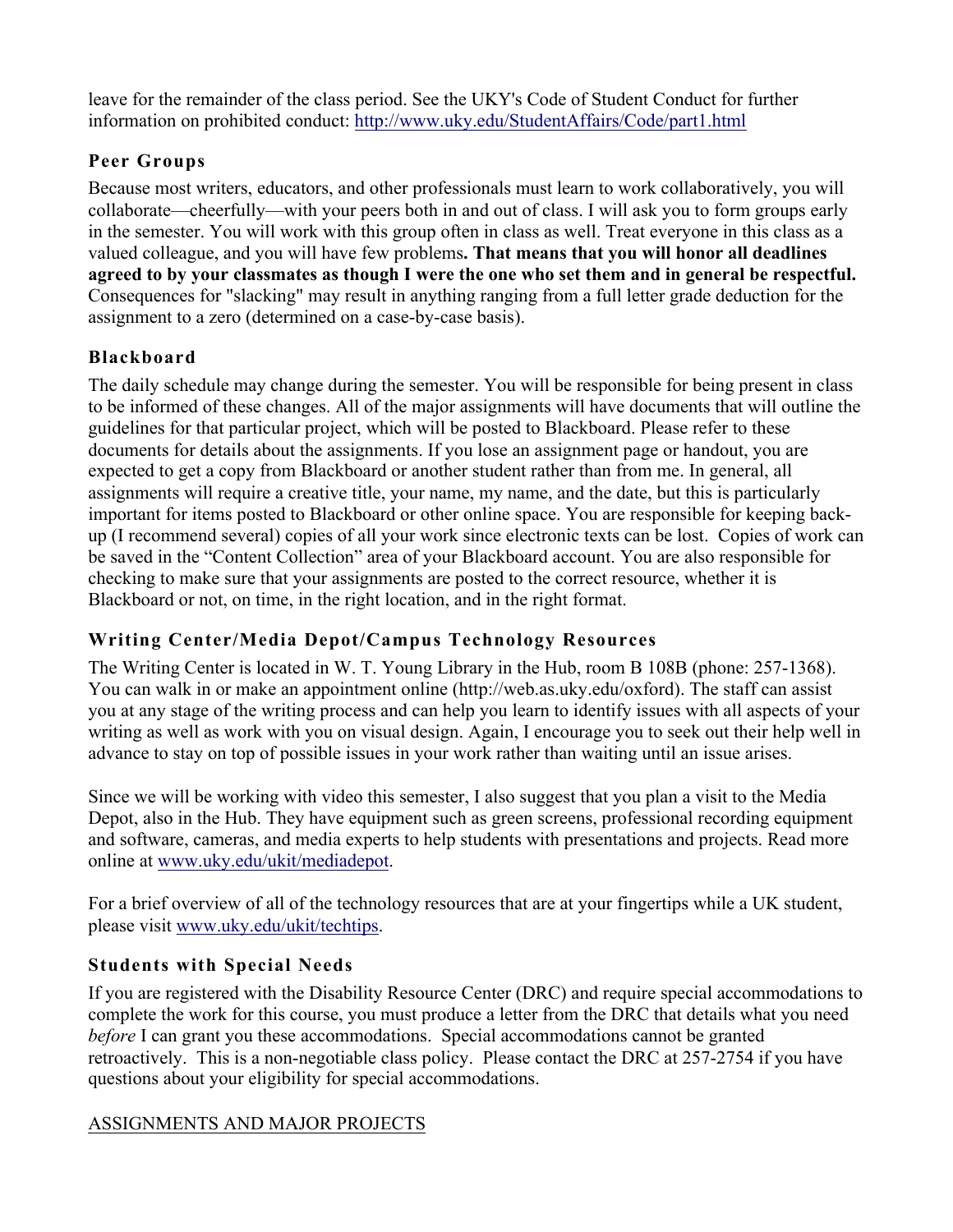The assignments in this class are meant to guide you through an exploration of two things: 1) critical inquiry and deployment of rhetorical discourses and media to examine issues such as ethos, community, modes of writing and communication, social media, etc. 2) the use of multiple modes of communication to examine and articulate ideas of identity related to a relationship to writing. The broad question we will be investigating throughout the term will be: what is your relationship to language? In this course we will be interrogating this in terms of critical inquiry and research.

The biggest difference between WRD 110 and this course is twofold: 1) WRD 111 is a project-based course in which most of the assignments will be components of one large project over the course of the semester, and 2) Most assignments after the first couple of weeks will be done within your teams. This means you will be responsible for an individual part of each assignment that you will decide on as part of your group. It also means I will be expecting a lot more out of your projects in terms of length and quality since you will have a built-in peer group at all times.

**Note on Research:** Most of your research sources will come from books, newspapers, blogs, magazines, or websites, just to name a few. Regardless of the type of resource, you will select credible sources relevant to your project and contribute to rich development of your essay and speech. We will spend extensive time in class discussing what makes a good resource and how to best find and incorporate research. We will also cover how to properly cite a resources both in-text, on a works cited page, and as an oral citation. Remember that all resources MUST be properly cited. If they are not, you have committed plagiarism. If you have questions or concerns about how to cite a resource make sure to ask me about it during office hours, consult your pocket Style Manual, the online Purdue OWL, visit the Writing Center, or any combination of these things BEFORE you submit your final draft/give your speech.

### **Public Service Announcement (PSA) Campaign**

The major team project for this class will be a PSA campaign that you will research and deploy as part of your team. Throughout the semester there will be individual assignments that will scaffold your experience with PSAs so that you can learn the vocabulary, the genre, and the culture surrounding public service campaigns. The larger project will also be separated into various assignments due throughout the term so that you do not have to do everything all at once. This will also make it possible for you to continue to deepen, focus, and become increasingly familiar with your subject. In other words, every assignment for this class will exist to help you toward your PSA project.

As you will learn, PSAs have been around since about World War II, and we are all well acquainted with them whether or not we are able to recognize them as such. They began as ways for the government to get out particular kinds of messages to the public with the goal of mobilizing people in certain ways. These campaigns usually stem from activist roots: a group or organization sees a need, a problem, or concern within society and desires to advocate for particular changes. Sometimes these advocacies can be general (such as the anti-smoking "Truth" campaign) or more targeted (like the famous "Duck and Cover" films from WWII). What they all have in common is a strong rhetorical element that has an exigence (there is a problem here), identifies an audience (this group needs to hear this) and deploys the best means to advocate for a solution (this is what needs to be done in this way).

You will be doing the work of PSAs by firstly researching particular communities, spaces, or even social problems you are already aware of and identifying something that needs attention. This will be your issue, the concern you take up to build your campaign. The end result will be various media and modes that address the issue you choose and offer awareness and even some solutions to the issue.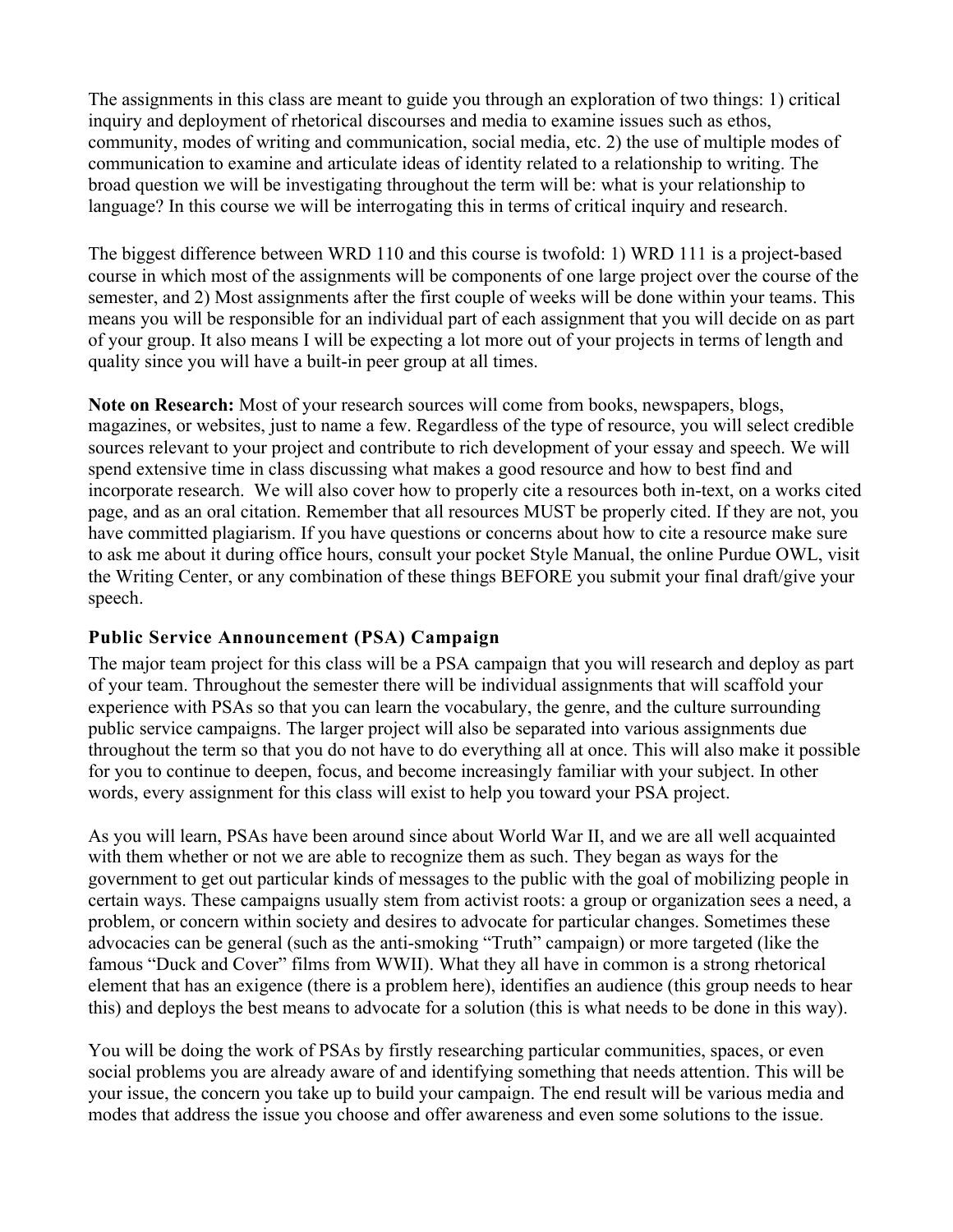Every group will be required to create a video as part of the PSA campaign. Along with the video you will be required to deploy two other modes for getting your message out to your audience. These modes can be anything from posters to websites, but they need to take both your subject and audience into consideration. All components of the project are of a rhetorical nature; that is, they will, to the best of your ability, account for exigence, audience, and purpose.

### **Project Pitch and Speech**

The first order of business will be to explore some of your interests and do some preliminary research into one possible topic for your PSA. Before you are placed into teams you will investigate one community, organization, space, etc. that interests you and pitch this to the class as a possible subject of a PSA campaign. I will also be an audience since I will have to approve each of the topics. The speech length will range from 4-5 minutes. This length will be strictly observed which means that you will have to rehearse multiple times to be able to do well. You are trying to pitch your idea, so you will want to try to convince the class that your topic is worth joining you to research. Although there is no reward for pitching a popular idea you will need to approach the speech as if you want to persuade the whole class to join your project. We will be choosing groups based on the topics you pitch in class. As part of the speech you will need to turn in a copy of your speech to me. This speech is worth 10% of the final grade.

### **Weekly Campaign Reports**

Once you have been placed into teams and you have chosen your topics, you will be working collaboratively for the rest of the term. You will have to decide within your groups how you will divide work and what your individual timelines will be. Group work can be extremely challenging for all involved. But it can also be very rewarding. In order to make sure you are continuing to have positive experiences each student will be required to turn in a weekly report that briefly outlines what you accomplished on the project. Some weeks you will have more to report than others, but you should always be working on something. These reports will begin on week 6 and be due on the Friday of each week until week 15, for a total of 10 reports. Each report is worth 10 points each and altogether the reports are worth 10% of the final grade.

### **Scene Depiction**

This assignment will ask you to begin researching your topic in earnest. Because your PSAs will either originate from a particular community or address specific community concerns as a team you will seek out the spaces in which these concerns become realities. This requires you to enter into an unfamiliar territory in order to begin to analyze and understand the objects and practices associated with that culture. Once you are visiting that space you will perform participant observation, note-taking, and even informal interviews to gain some insight into what is taking place within that space and the interactions between those involved. In a 2000-2500 word (~8-10 pages) webtext you will create a narrative depiction of the scene you entered. You will also be required to provide digital images and/or video shot with appropriate permission (or other kinds of visual evidence) to accompany your scene depiction and captions to explain the various parts. In order to present the webtext you will need to create a group web presence through WordPress or another blog equivalent. We will talk about how to set this up. It will also be a place to post notes you make and other elements of your project.

The scene depiction will have three sections: an Introduction to the topic, the Narrative section that describes the details of the scene and the issue, and an Analysis of the issue you have found. You will need to perform at least one interview for this assignment and post it to your webtext as audio. The analysis section is the most important and will require you to do some library and academic research into the issue. You will need to do searches to see if anyone has ever done any kind of research into this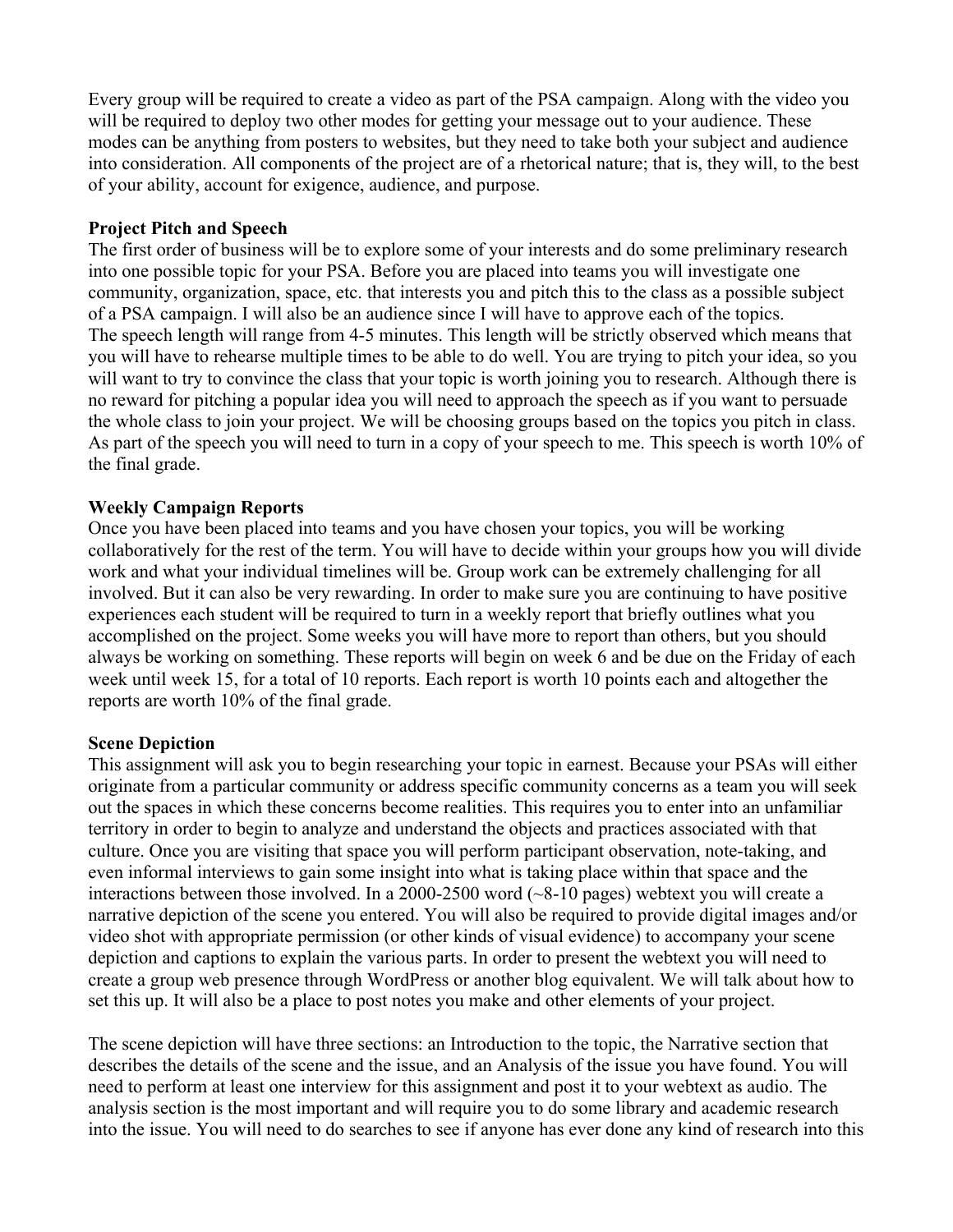group, space, or issue and include this past research. You will need to describe how your own research is related to what you have found. The Scene Depiction is worth 10% of the final grade.

### **PSA Video**

The portion of the project that every team will provide will be the PSA Video. The video will need to address the audience and subject of your project very clearly, but it must also be contained in some kind of format specific to your project. In other words, your team will need to decide what venue your video would most likely be viewed: on YouTube, a website, on network TV, before a movie at the theater, etc. There will be several steps involved in creating your video, as well as a first cut due to elicit feedback from the class to make the video the best it can be.

### **Outline/Storyboard**

One of the most important parts of being a writer or other producer is to plan and develop your ideas. This way you can understand how your project will come together, as well as providing a blueprint to communicate to others working with you. This will be a preliminary sketch of the PSA video, specific to the visual medium. In the course of the sketch, think about what you will need to do to get the final project done. What hurdles do you see ahead? How will you leap over them? This requires that each student turn in both a text-based essay answering these questions and explaining your aim, as well as a visual storyboard that explains how the video will look and flow. The audience for this component will be different from the pitch: the producers are all on board, they want a plan, a structure, and some promises from you about how the project will be developed and finished. The outline essay should be at least 1500 words; the visual storyboard part will vary depending on the medium, but in general will be about 5-7 pages of images. The Outline/Storyboard is worth 10% of the final grade.

### *First Cut of Video*

All kinds of writing must be continually revised, and this is no less true of video projects. Most likely your first draft will be bulky, long, meandering, and lack focus. Audiences will have confused reactions. This is all part of the process. It is a good thing your producers are here to suggest ways to revise your work so that it reaches that audience better. With that said, this should not be a work in progress (AKA a two minute clip of you talking to the camera) but a finished work with the realization that it will be drastically altered by the critiques of your classmates, your instructor, and yourself. We will all give you feedback for this draft so that you can make it the best you can for the final. Make sure to pay attention and take notes to the feedback you receive from the instructor and your peers. The First Cut is worth 10% of the final grade.

### *Final Cut*

The final project will be turned in at the beginning of the last week of class. It should take into account the critiques performed earlier and be drastically refined from the previous draft. You will present the project to the class (your adoring audience) and be ready to answer any questions. The finished documentary should be between 8-12 minutes, with a target time of 10 minutes. Anything over 12 minutes will have points taken off half a letter grade per 30 seconds. The Final Cut is worth 10% of the final grade.

#### **PSA Campaign Components**

In addition to the video your team will need to create and deploy two other modes and tactics to get out the message of your PSA. These will also need to be presented at your final presentation and their effectiveness assessed. These components can range from pamphlets, posters, magazine advertisements, movie trailers, shorter versions of your longer video PSA, etc. The most important part of these components is that they are part of a campaign. In other words, they are not one-time creations.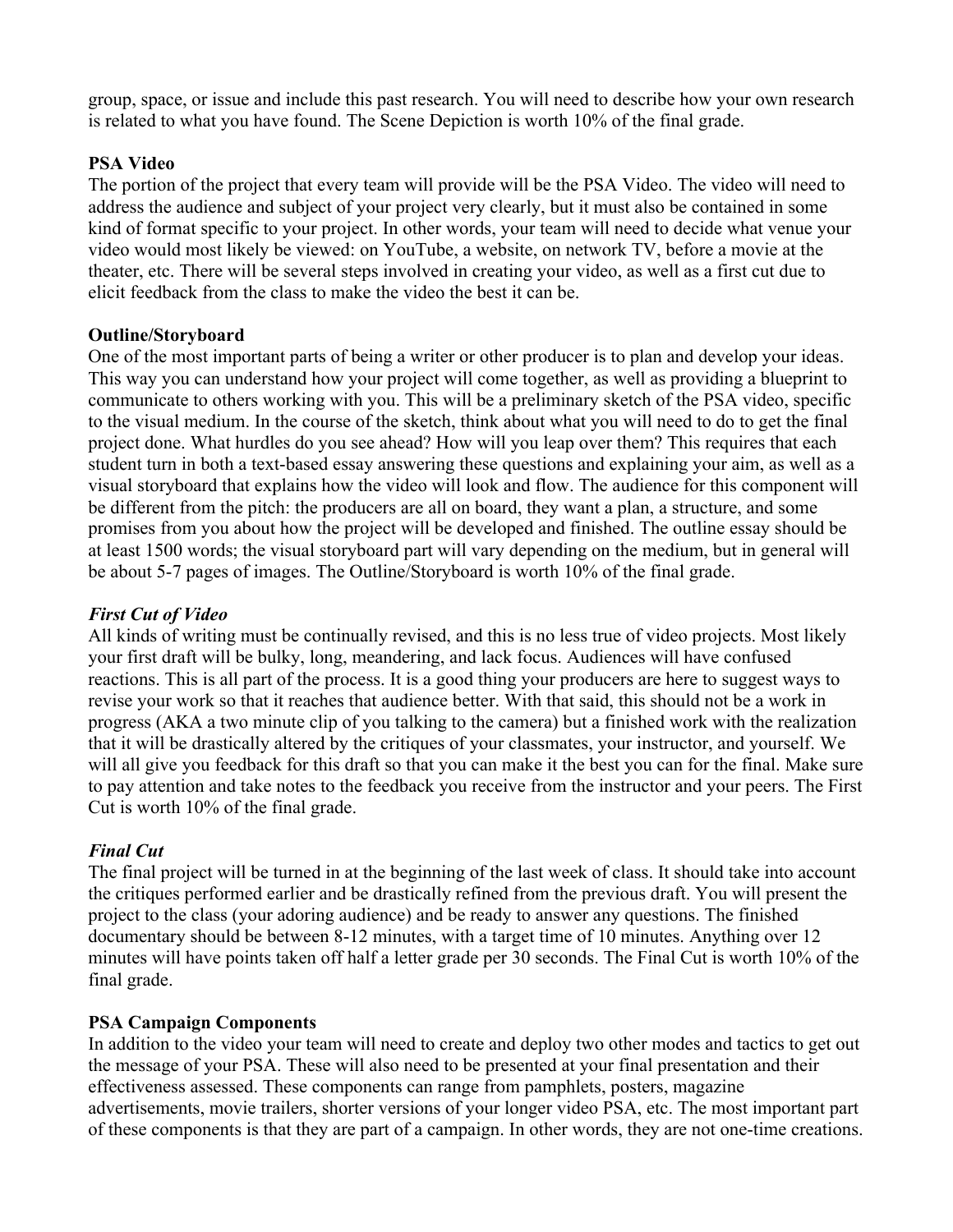They need to be utilized as an actual PSA campaign. So if you decide to use bumper stickers, you will need to create these and give them out. Then there needs to be an assessment of their effectiveness (did folks actually use them? How many did you give out? Etc.). These results need to be reported during the final PSA report. Each component of the campaign is worth 10% of the final grade for a total of 20%.

### **PSA Report and Assessment**

As part of the final project each team will create a formal presentation that will be included as part of a course exhibition of class research. Each team should prepare a brief formal demonstration of their campaign as well as answer questions from an audience of their peers. Using the research that you completed you will present your PSA and explain your revisions. The purpose of this presentation is to explain your work and present your video, as well as answer questions. You will also be required to report on the effectiveness of both your video choices and the other components that your team chose to create. Each presentation should run about 20 minutes and is considered a formal speech assignment. Each member of the team will be required to have a brief speaking role. The Formal Presentation is worth 5% of the final grade.

## **Project Response Essay**

All work should be considered always under continual revision. It is a good idea to take a step back from any work you do to evaluate your successes and failures, and take inventory of how you would approach your work if you were to revise once again. A reflection paper will be required from each student. This 1000-word essay should outline the student's use of peer and self-critiques to refine the PSA, explain and defend the choice of medium and how it supports the argument of the composition, and a note on further refinement (if you had another month with this project, what would you do). Also, the essay must reflect on how the student used various ideas, concepts, theories, and class discussions in the development of the PSA project. This means I expect you to cite at least three sources and refer to other readings and discussions as you think through your work. This essay will be turned in as part of your portfolio of writing at the end of the semester.

### **Participation**

Our class is centered on inquiry and research. The goal is to make you curious, encourage you to ask questions, and make connections between things. In this class we are using concepts of communities to explore these kinds of questions and make these connections. In order for any genuine and significant inquiry to be accomplished in this way we will have to do our research in ethical ways. Ethical inquiry begins in the classroom between students and instructors developing an environment of learning for everyone in a way that students take ownership of the class. This doesn't mean that the instructor takes a backseat; in fact the instructor plays an important role in pushing for that learning to take place. The role of the student is to push back in constructive ways, not in resistance, but in mutually productive ways. This kind of learning can only be done when the student is not only present in the classroom, but prepared, engaged, and continually revising thoughts and ideas.

Participation understood in this manner means much more than attendance, and even more than making sure to ask a question in class every once in a while, or responding to a prompt in a discussion (although it means this as well). I will be asking you to continually take notes inside and outside the classroom. These will not be for quizzes, but for a record of your own learning; a learning journal of sorts that demonstrates the development of your thinking in class. I will periodically ask you to show me your notes as a way for me to help you forward in any way you may need. You can choose the format (blog, written, video, audio, etc.). While **regular** attendance will earn you points, so will **regular** discussion contributions. Significant contributions to workshops will also be required; this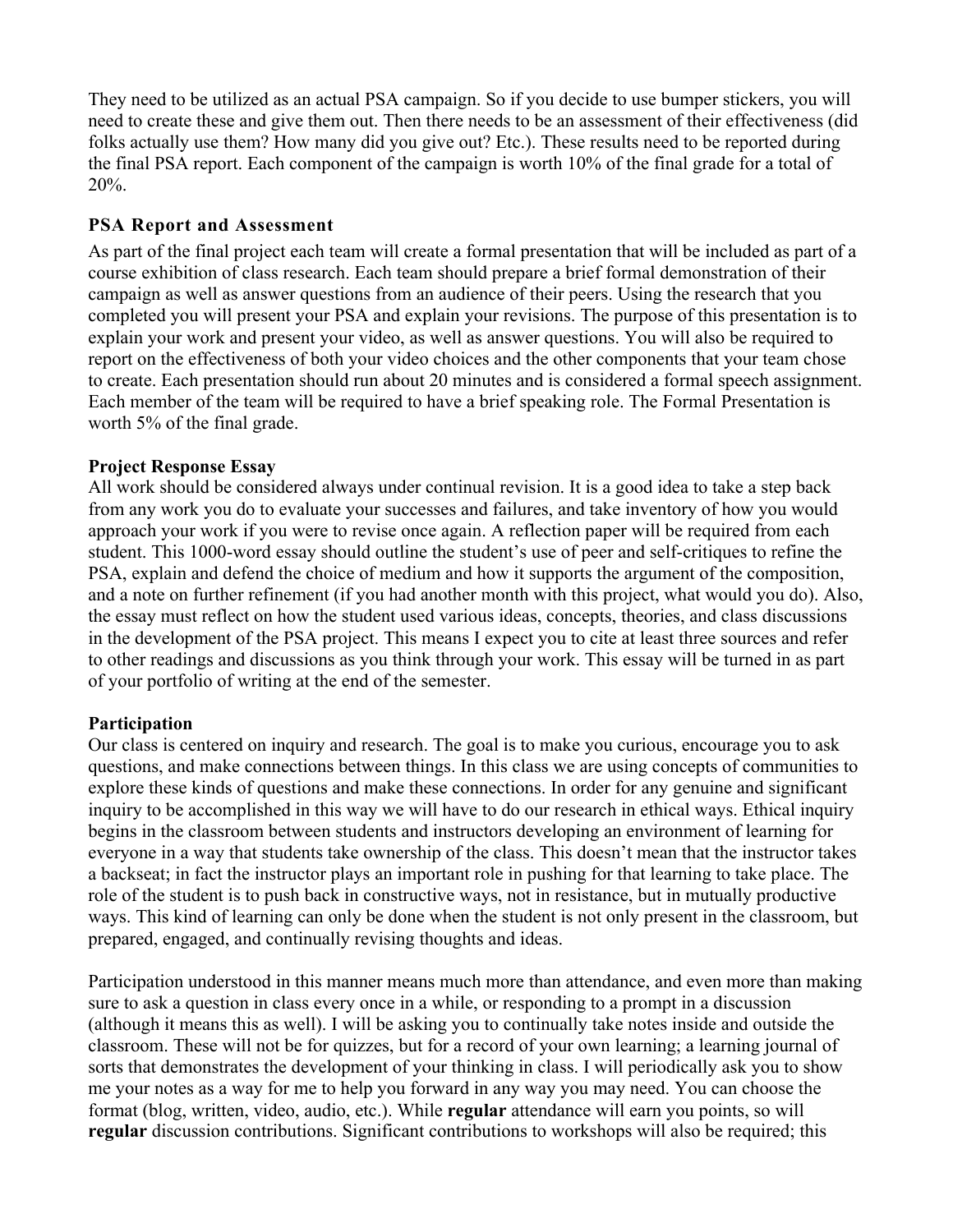means not just saying something is "good" or "needs some work," but offering positive and constructive feedback. There will also be free writes and reading quizzes that will provide a way to help you practice and perform the skills and concepts we are learning in terms of critical inquiry. Finally, there is a section for class citizenship, which takes into account how you have behaved toward the instructor and students, as well as contributions you have made beyond just discussion. These will make you responsible for the material in the class, as well as move you toward taking ownership of the class.

Participation is worth 10 percent of your final grade. Here is a breakdown:

Regular Attendance (Less than 3 absences for full points): 3% Discussion Contribution, Workshop, Class Citizenship (respect, sharing, helping other students, etc.) and Freewrites/Quizzes: 7%

# Grading Policy

Only students who have completed all components of the major assignments are eligible for a passing grade in this course.

| $90 - 100\%$   | A | Project Pitch and Speech       | 10%    |
|----------------|---|--------------------------------|--------|
| $80 - 89\%$    | B | Scene Depiction                | 10%    |
| $70 - 79\%$    |   | Outline/Storyboard             | 10%    |
| $60 - 69\%$    |   | PSA Video First Cut            | 10%    |
| 59% and below: | E | PSA Video Final Cut            | 10%    |
|                |   | PSA Components (2)             | 20%    |
|                |   | PSA Report and Assessment      | 10%    |
|                |   | <b>Weekly Campaign Reports</b> | $10\%$ |
|                |   | Attendance/Participation       | 10%    |

General Course Grading Standards (Sample)

- **A** Work is complete, original, insightful, of a level and quality that significantly exceeds expectations for the student's current level of study. Products demonstrate in-depth understanding of course issues, a high level of analytical skills, are clearly and creatively presented with negligible errors in grammar, citation and source referencing, in proper and consistent style and drawn from an extensive and wide range of quality sources. Technology was explored and where appropriate, effectively utilized in research, analysis and presentations.
- **B** Work is complete, of a level that meets expectations and is of a quality that is acceptable and appropriate given the student's current level of study. Products demonstrate a solid understanding of course issues, good analysis and are clearly and neatly presented with limited errors in grammar and citation and source referencing in generally consistent style (APA or other) drawn from a good range of sources. Technology was explored and where appropriate, utilized in research, analysis and/or presentations.
- **C** Work is partially incomplete, late (with instructor permission/approval) and/or of a level that only partially meets expectations and/or that does not meet acceptable standards given the student's level of study. Products demonstrate inconsistent or superficial understanding of course issues with little analysis demonstrated and/or contains significant grammatical errors and incorrect/inconsistent use of citation and referencing drawn from limited and/or mixed quality sources. Technology was minimally or inappropriately used in research, analysis and/or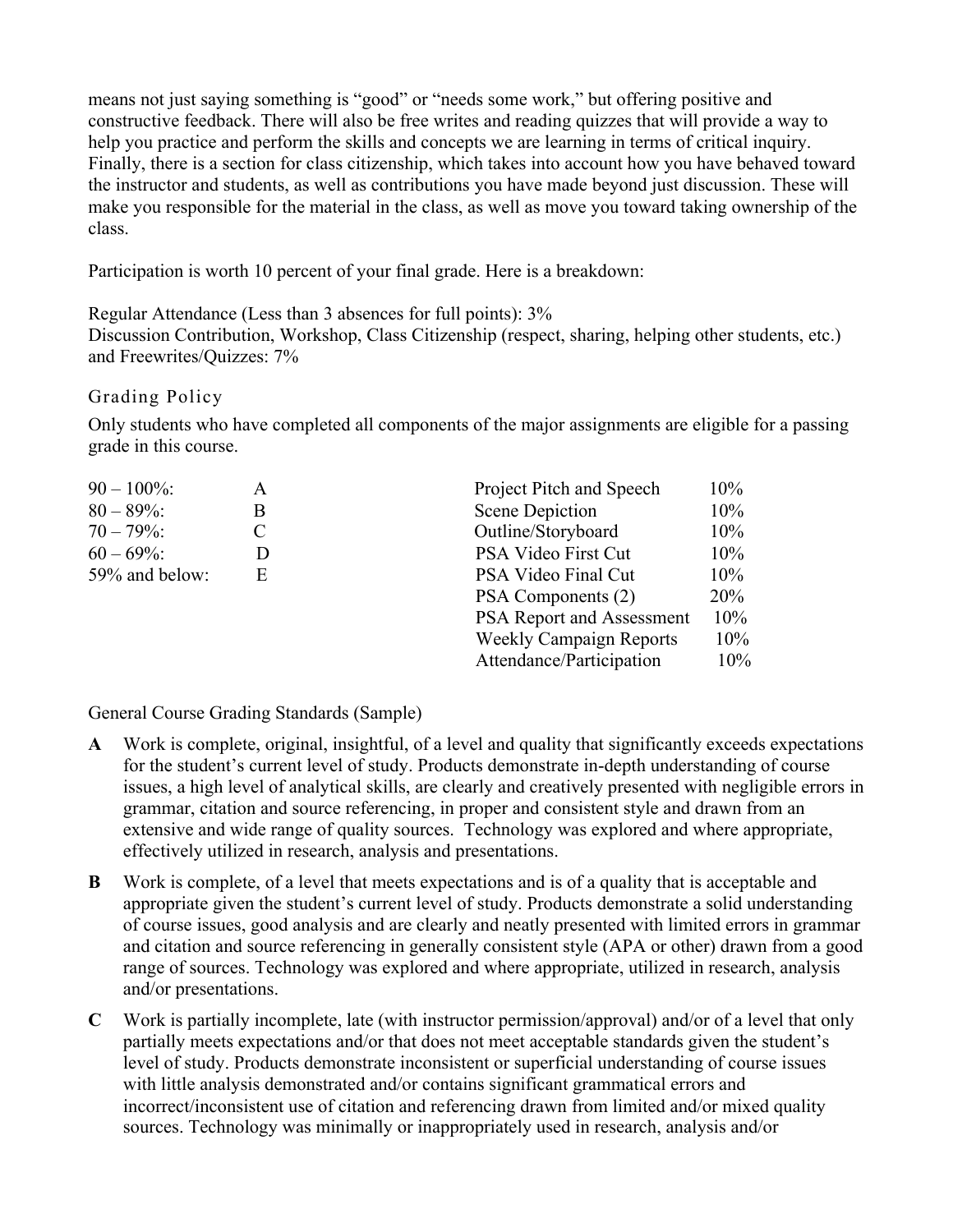presentations.

- **D** Work is incomplete, late and/or of a level that only partially meets expectations and/or is largely unacceptable given the student's current level of study and standing. Products demonstrate limited understanding of course issues and exhibit little analysis and/or contains significant grammatical errors and insufficient/incorrect/inconsistent use of citation and referencing drawn from few (if any) low-quality sources. Technology was not used or inappropriately used in research, analysis and/or presentations.
- **E** Major assignments are missing, incomplete or excessively late without permission of instructor and/or demonstrates lack of effort and/or lack of understanding of central course concepts.

## COURSE SCHEDULE/CALENDAR

\*\*\*This schedule is tentative and subject to change as deemed necessary by the instructor.\*\*\*

| <b>Week One</b>                    |                                                                                                                             |  |  |  |
|------------------------------------|-----------------------------------------------------------------------------------------------------------------------------|--|--|--|
| Thursday, January 16 <sup>th</sup> | Icebreaker/introductions; syllabus review                                                                                   |  |  |  |
| <b>Week Two</b>                    |                                                                                                                             |  |  |  |
| Tuesday, January 21 <sup>st</sup>  | Syllabus review, contd.; Project Pitch and<br><b>Speech overview</b>                                                        |  |  |  |
| Thursday, January 23rd             | Foundations of Rhetoric; read EAA Chapter 1 (1-<br>26); Informative Speaking Organization; read<br>EAA Chapter 15 (466-475) |  |  |  |
|                                    | <b>Week Three</b>                                                                                                           |  |  |  |
| Tuesday, January 28 <sup>th</sup>  | Thesis, Introduction, Conclusion, Vocal Delivery,<br>and Poise; read EAA 27-31 and 373-390                                  |  |  |  |
| Thursday, January 30 <sup>th</sup> | Rehearsal Day                                                                                                               |  |  |  |
|                                    | <b>Week Four</b>                                                                                                            |  |  |  |
| Tuesday, February 4 <sup>th</sup>  | <b>Project Pitch Speeches</b>                                                                                               |  |  |  |
| Thursday, February $6th$           | <b>Project Pitch Speeches</b>                                                                                               |  |  |  |
| <b>Week Five</b>                   |                                                                                                                             |  |  |  |
|                                    | <b>Project Pitch Speeches</b>                                                                                               |  |  |  |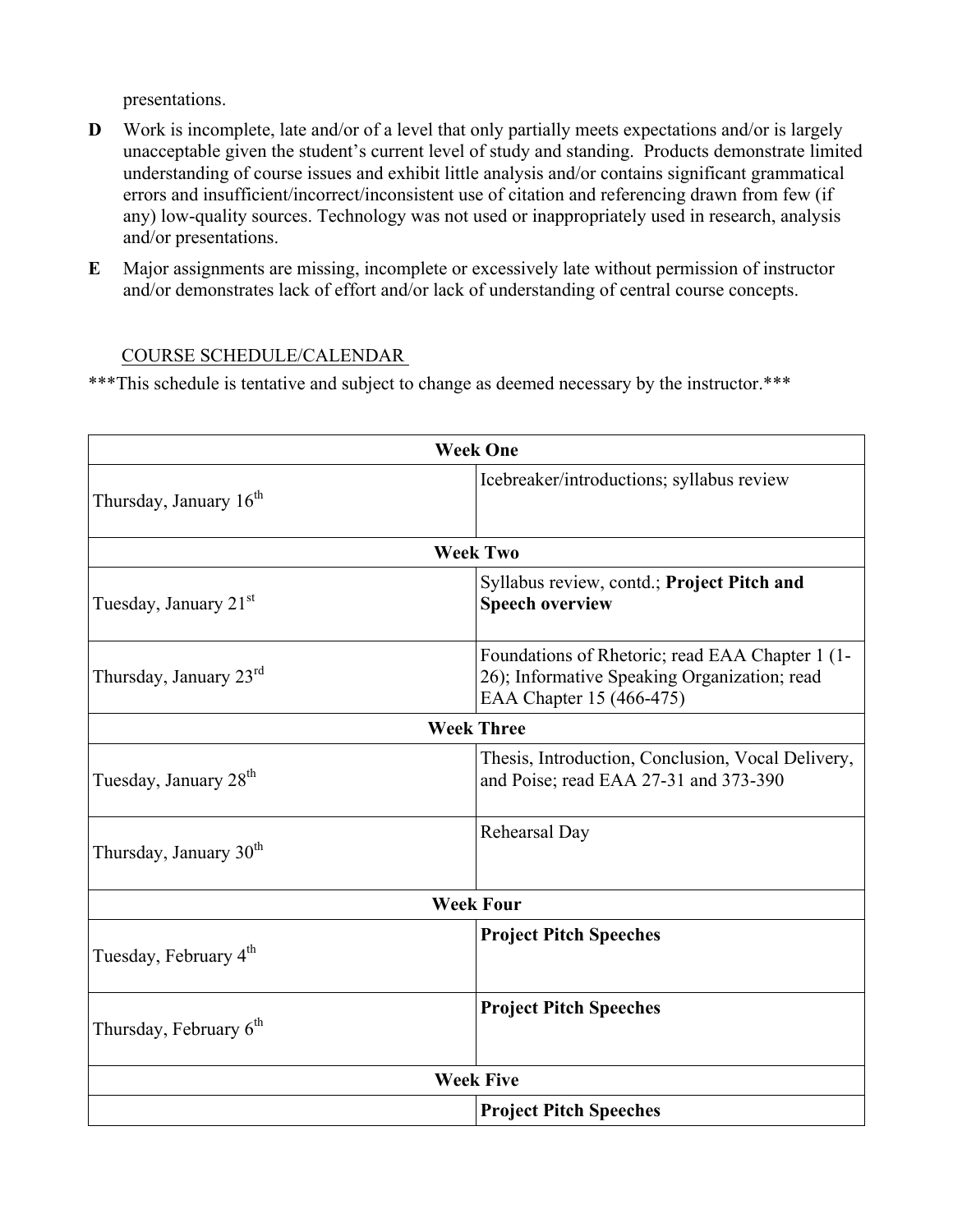| Tuesday, February 11 <sup>th</sup>  |                                                                                                          |  |  |  |  |
|-------------------------------------|----------------------------------------------------------------------------------------------------------|--|--|--|--|
| Thursday, February 13 <sup>th</sup> | Scene Depiction overview; Rhetorical Situation,<br>Identifying Communities; Read EAA 32-36               |  |  |  |  |
| <b>Week Six</b>                     |                                                                                                          |  |  |  |  |
| Tuesday, February 18 <sup>th</sup>  | Research Methods, Rhetorical Analysis; read<br>EAA 209-220                                               |  |  |  |  |
| Thursday, February 20 <sup>th</sup> | Logos; read EAA chapter 4; First Weekly Report<br>due                                                    |  |  |  |  |
|                                     | <b>Week Seven</b>                                                                                        |  |  |  |  |
| Tuesday, February 25 <sup>th</sup>  | Ethos; read EAA chapter 3; PSA Campaign<br><b>General Overview</b>                                       |  |  |  |  |
| Thursday, February 27 <sup>th</sup> | <b>Outline/Storyboard Overview</b> ; Pathos; read<br><b>EAA</b> chapter 2; Scene Depiction due           |  |  |  |  |
|                                     | <b>Week Eight</b>                                                                                        |  |  |  |  |
| Tuesday, March 4 <sup>th</sup>      | Writing Workshop                                                                                         |  |  |  |  |
| Thursday, March 6 <sup>th</sup>     | Writing Workshop; Structuring Arguments; read<br>EAA chapter 7                                           |  |  |  |  |
|                                     | <b>Week Nine</b>                                                                                         |  |  |  |  |
| Tuesday, March 11 <sup>th</sup>     | Structuring Arguments, contd., Advanced<br>Research Methods; read EAA 220-228, 250-260<br>and chapter 16 |  |  |  |  |
| Thursday, March 13 <sup>th</sup>    | Presenting Arguments; read EAA chapter 15;<br><b>Outline/Storyboards due</b>                             |  |  |  |  |
|                                     | <b>Week Ten</b>                                                                                          |  |  |  |  |
| Tuesday, March 18 <sup>th</sup>     | No class – Spring Break                                                                                  |  |  |  |  |
| Tuesday, March 20 <sup>th</sup>     | No class – Spring Break                                                                                  |  |  |  |  |
| <b>Week Eleven</b>                  |                                                                                                          |  |  |  |  |
|                                     | Style in Arguments and Visual Arguments; read                                                            |  |  |  |  |